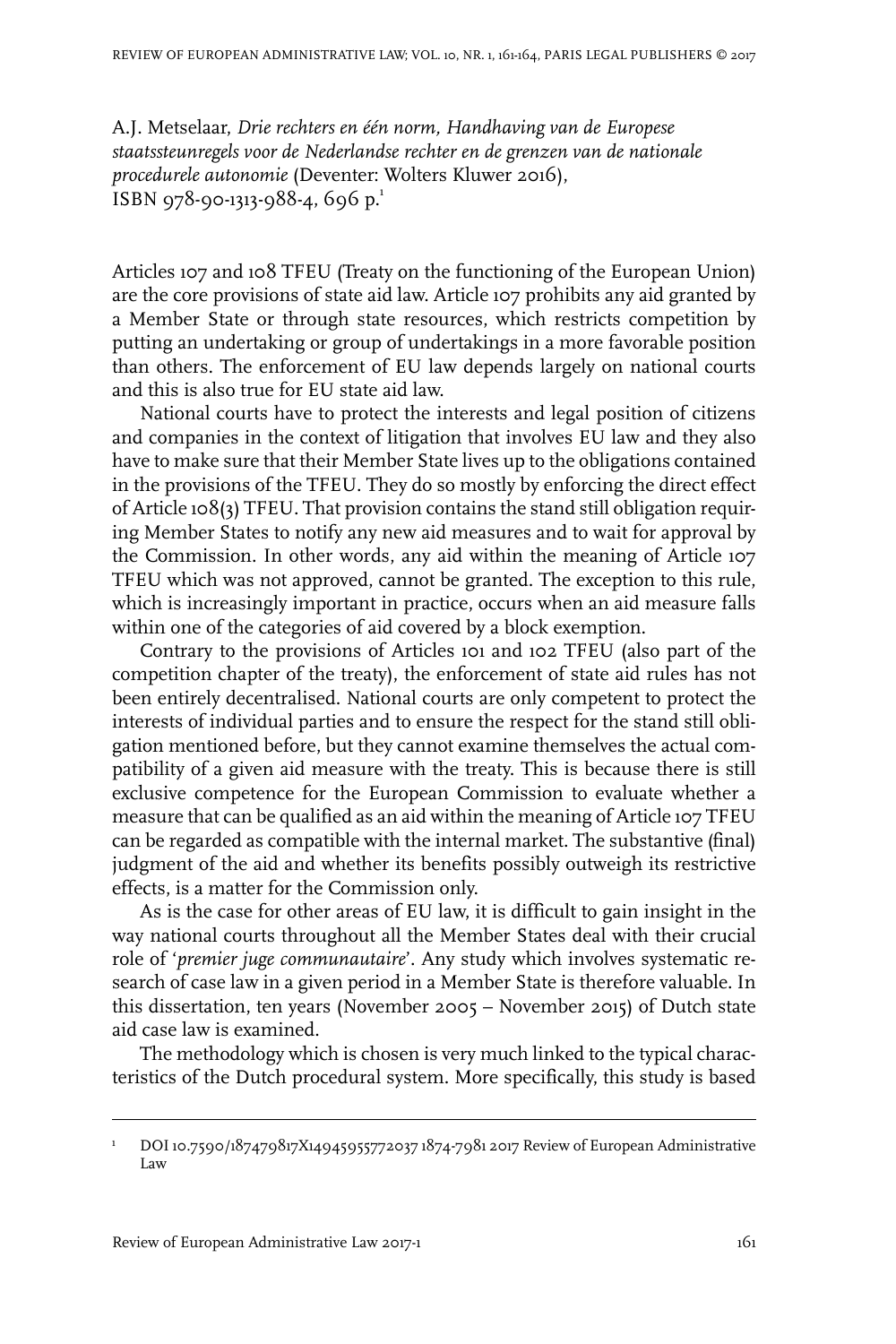on the distinction between civil judges, judges in fiscal matters and administrative law judges and goes into great detail in the comparison between the three procedural settings in which they operate. This focus and methodology limit the impact that this impressive study can have as a contribution to European law scholarship. However, this was the conscious choice of the author and as a consequence thereof the value of the dissertation lies in the analysis of the practice of the enforcement by Dutch courts through the comparison of the three procedural settings and what might be done at the national level to repair possible inadequacies in the enforcement.

The dissertation examines which role Dutch judges fulfill in the enforcement of the state aid rules against the background of the specific characteristics of Dutch procedural law. After setting out the research question and the methodology (first chapter) the dissertation is then divided into eight further chapters including a conclusion with an outlook for the future.

Chapter two outlines the European framework thereby rightly giving substantial attention to the case law of the European courts which consistently emphasises the important task that the national courts have in this respect. An overview of the substantive state aid rules is given and the division of tasks of the enforcement of the state aid rules is described. With regards to the role of the national courts, the different scenarios are described.

The first one is where the European Commission has already taken a formal decision declaring a particular aid measure as incompatible with the internal market. In such a situation the national court can be called to ensure that the Commission decision is implemented at a national level. According to established case law that means that any aid already granted must be reimbursed. It is up to the member state to make sure this is done effectively. The national courts shall have to use all the procedural tools they have to ensure effective reimbursement.

Another situation is the one already mentioned before where the national court is called upon to verify whether the stand still obligation has been respected by the Member State. In such a situation it shall usually be a third party invoking that a particular aid is indeed state aid within the meaning of Article 107 TFEU and was not but should have been notified to the European Commission. Many questions can arise concerning the consequences that the non-compliance with the stand still obligation should have. This is a question enquiring into the remedies that exist or should exist in the national system. These remedies are in principle within the realm of the procedural autonomy of the Member State. One of those remedies can be the order of the reimbursement of illegal state aid. Another might be the compensation of damages. As it appears clearly from the research done by the author, the role of a national court is particularly complicated when it comes to ensuring that the stand still obligation is met. Not only because of the problems in finding and enforcing the adequate remedy but also (or even more so) because the court will have to examine whether or not a particular aid indeed qualifies as state aid within the meaning of Article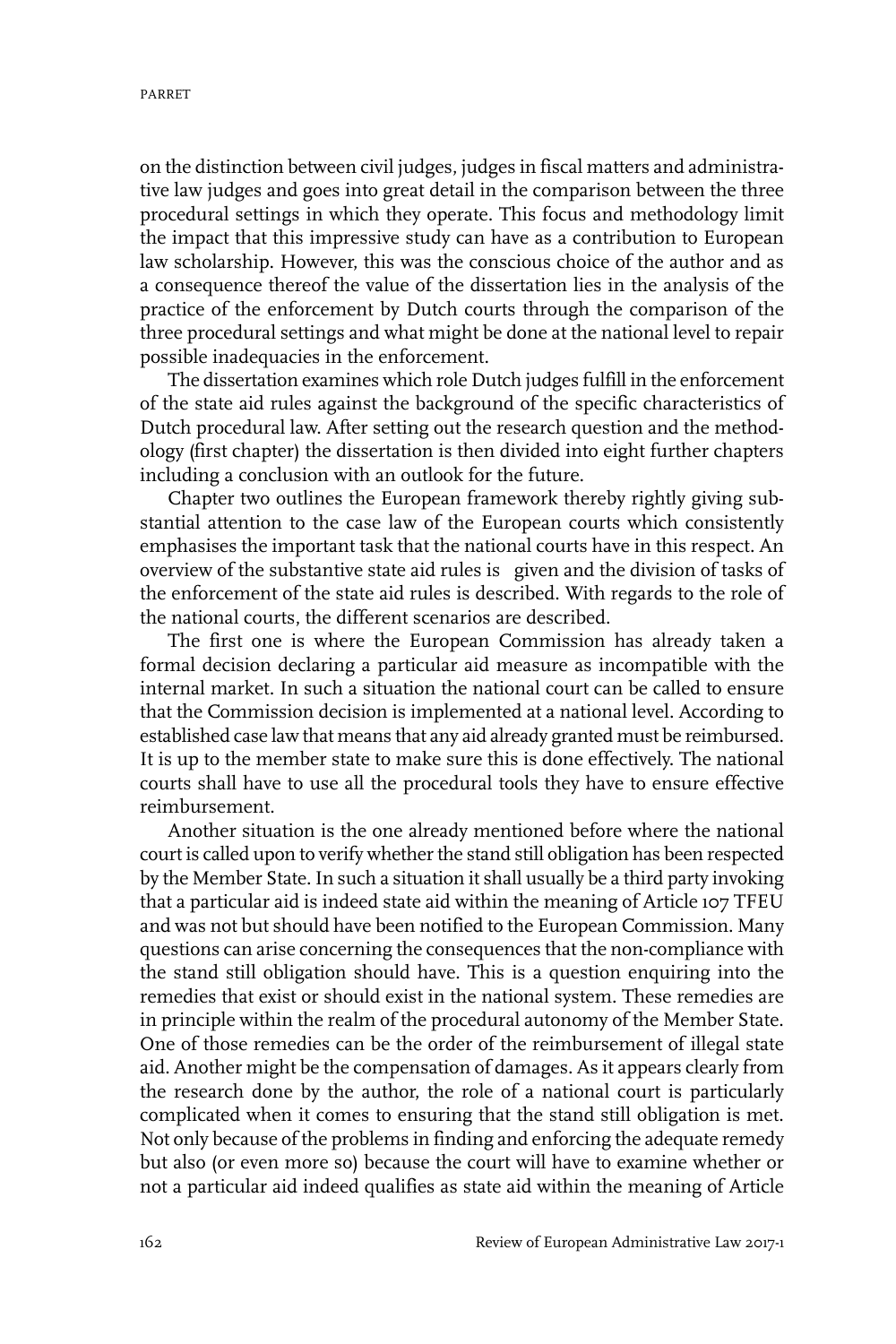107 TFEU. That step is a necessary prerequisite to determine whether the aid was subject to the prior notification requirement of Article 108 (3) TFEU.

The third chapter of the dissertation dives into the Dutch practice.It describes the type of litigation situations in which state aid rules play a role. This chapter is based on the distinction which is at the heart of the methodology that the dissertation has chosen: the distinction between the civil judge, the administrative law judge and finally the judge in fiscal matters. The three settings are compared in the light of the European framework. On the basis of this distinction between three categories of procedural settings, the next chapters then focus on specific themes which can provide some insight in the way the Dutch judges fulfill their role in the enforcement of state aid rules. For each theme the author analyses the case law in each of the three settings.

The first is the question of the legal interest of parties that invoke state aid rules. This has given rise to particular debate in the Netherlands which explains why there is a whole chapter on this issue. The second theme is the way in which Dutch judges determine whether a particular measure actually qualifies the state aid within the meaning of article 107. The next theme (chapter six) examines the relationship between the European Commission and the Dutch courts. Finally, in chapter seven, a key question for practice is addressed: the analysis of the consequences that judges are willing to attach to alleged violations of the stand still obligation and why. The right to individual judicial protection for the recipient of aid also receives sufficient attention in that chapter. This dissertation then also contains a chapter analysing which tools might be (or have already been) adopted by the Dutch legislator in order to address the potential flaws in the system of enforcement for state aid rules. Recent initiatives in that regard are discussed.

Not surprisingly, the author draws the conclusion that it is not self-evident to fit the effective enforcement of state aid rules within the practice of the Dutch legal system. Procedural autonomy can be, as is well-known in other areas of EU law, an obstacle to effective enforcement and perhaps also to effective judicial protection.

The conclusions in chapter nine of the dissertation draw together many of the interesting findings in this extensive work. Some of these findings are very much related to the specific Dutch framework and the particularity of the three different types of courts dealing with state aid law. Although this is not elaborated by the author in this book, it seems likely that many of the findings are most likely also valid for other Member States. This is not only true in relation to the practical difficulties following from the national procedural autonomy. One of the interesting conclusions relates to the reluctance that courts seem to have to play their role fully, even regardless of whether they have the adequate procedural tools or not. The author signals that this reluctance might be problematic, especially from the perspective of individual judicial protection. Research into the true causes of such a reluctance fall outside the scope if this dissertation. Further empirical research would probably be necessary to really